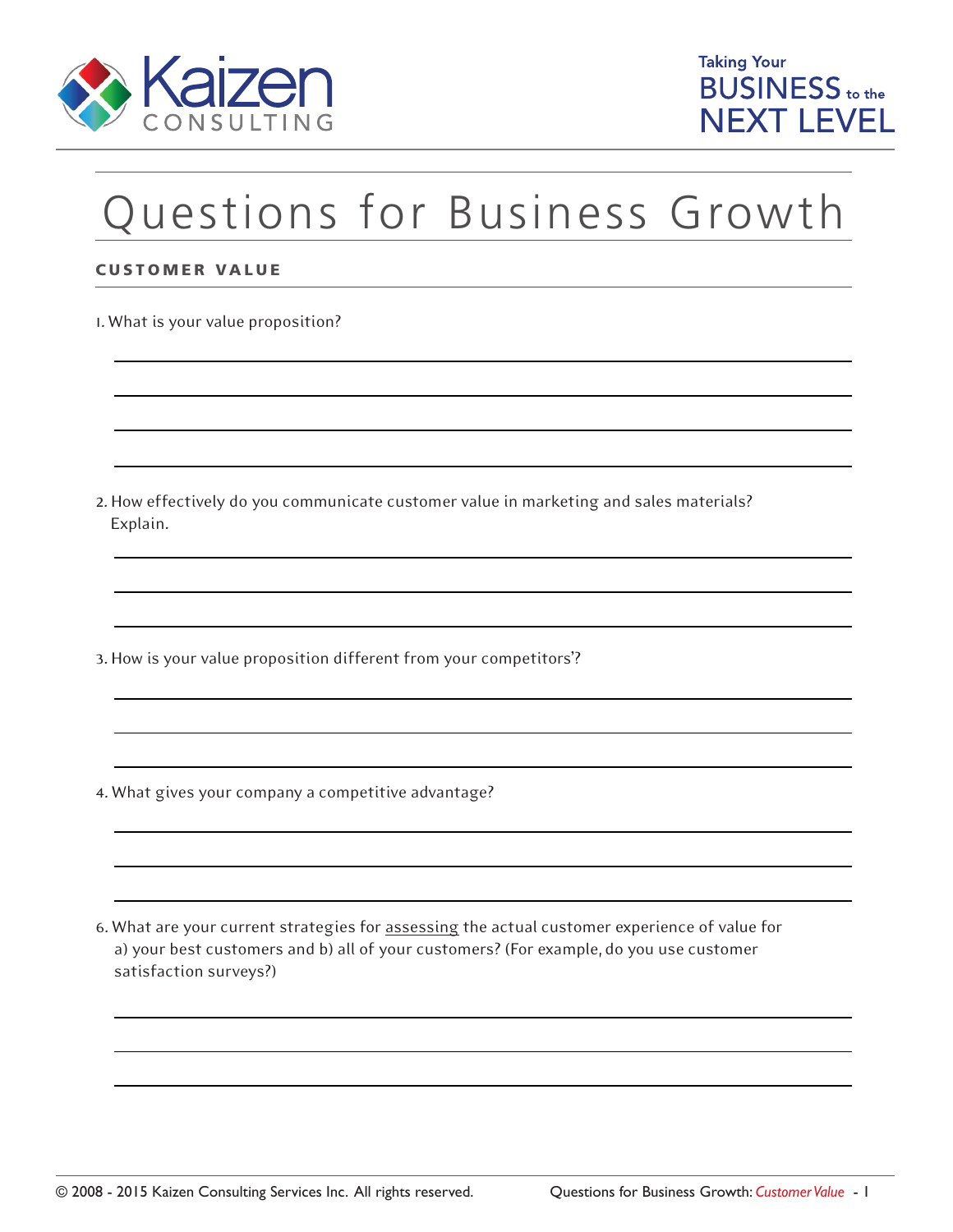



7. How often do you check in with your customers about the value they're getting?

8. a) What questions do you ask to get useful customer feedback? b) What do you do with all of the information once you have it?

9. What are your current strategies for improving customer satisfaction?

10. How do you go above and beyond for your most profitable customers?

11. Is your customer base growing or shrinking or staying stable? (Provide details: number and dollar volume of customer last year, customer the year before, new customers, lost customers).